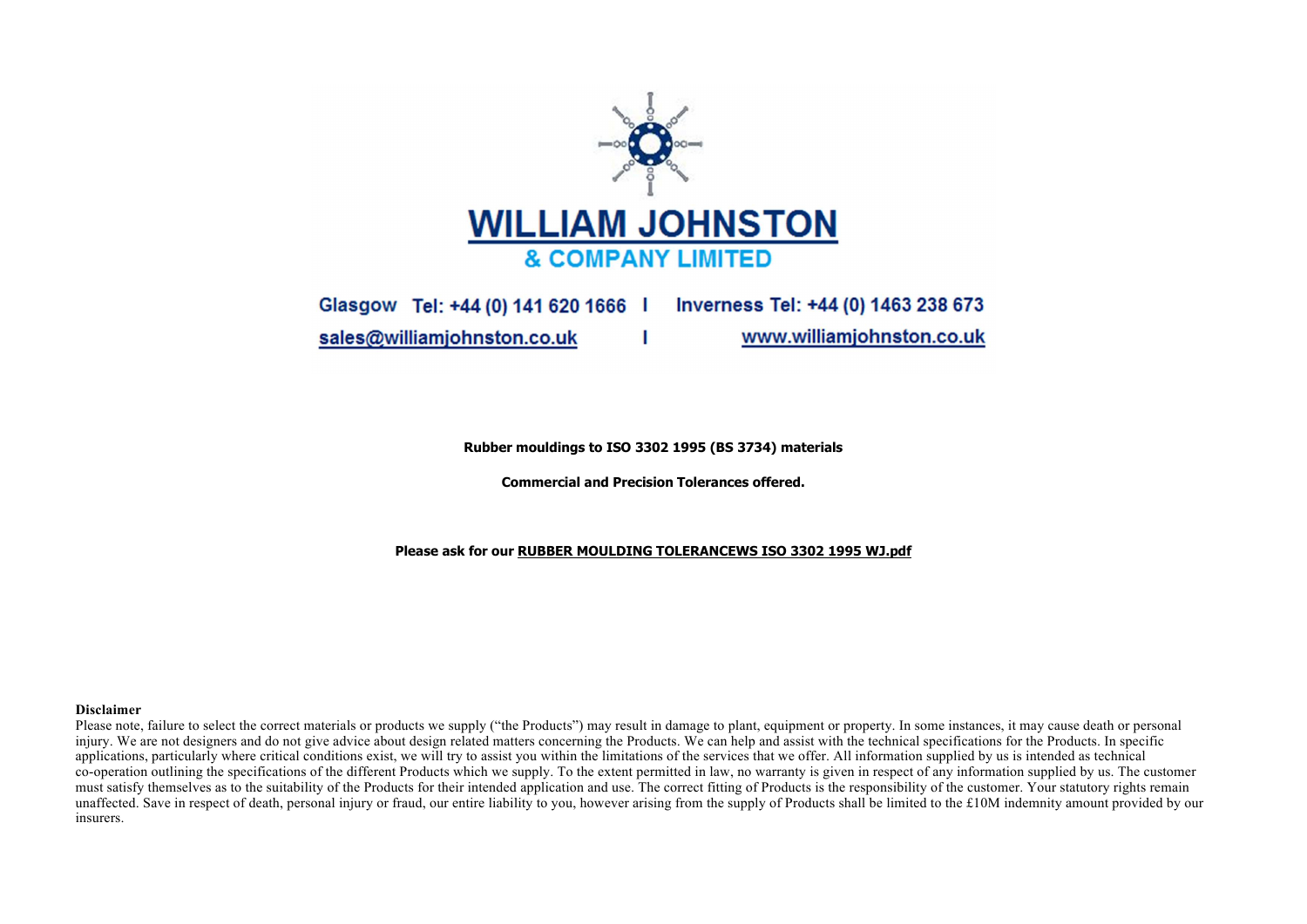William Johnston & Company Limited- is recognised for technical ability, customer service and quality accreditation and supply custom rubber mouldings, thermoplastics, rubber injection mouldings, compression, and transfer rubber mouldings with recognised approvals for specific industries. We offer a wide range of rubber compounds meeting many industrial specifications including British and European standards, Automotive, MOD, WRAS and FDA requirements

Elastomer Types Overview - there is a wide variety of polymers available, each with their own unique properties. We recommend that our Technical Department is involved at the earliest opportunity to optimise all the various aspects of the product or service requirements and together find the most effective compound and efficient solution that will result in a technically accurate, cost effective and high quality end product for you.

WRAS approved EPDM compounds - is used for cold and hot potable water use to the requirements of the UK, German and French water industry.

Nitrile compounds – are approved to EN 549, EN 682 for gas applications and by WRAS for cold potable water use.

Fluorocarbon (FKM) and Hydrogenated Nitrile (HNBR) compounds – are approved for use in Well Head safety equipment.



William Johnston & Company Limited are able to offer compounds that conform to British Standards, ISO, Def Stan (Defence Standard), DTD specifications, ASTM, AMS, WRC, WRAS and SAE. Below is an overview of some of the most common elastomers which we supply but please contact us for more specific information and assistance.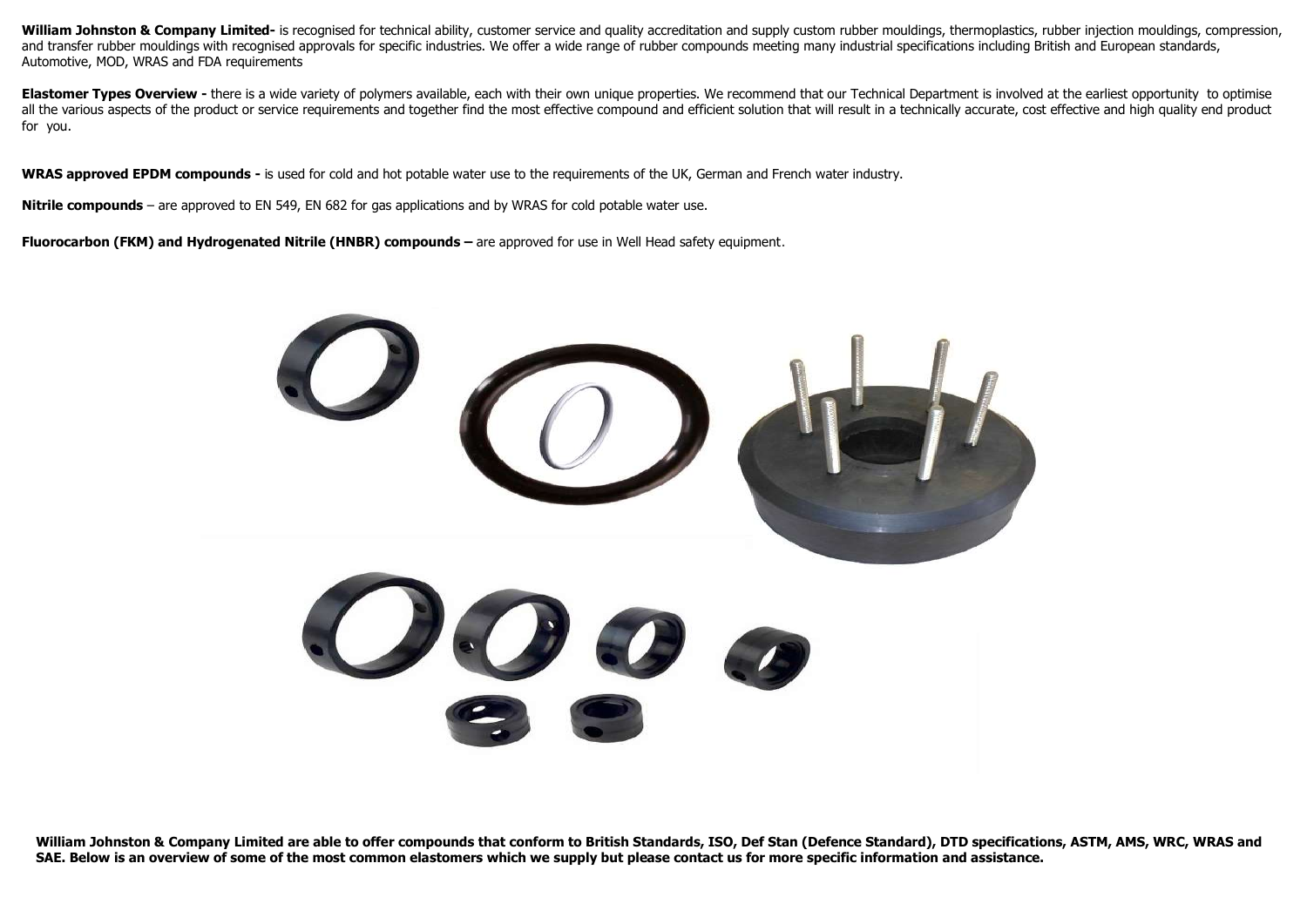|                                                                   | <b>Natural</b><br><b>Rubber</b> | <b>SBR</b>        | <b>EPDM</b>       | <b>Neoprene</b><br>(CR) | Hypalon*<br>(CSM)        | Nitrile (NBR)            | Acrylic (ACM) Silicone (Si) |                   | Viton*<br>(FPM/FKM)                  | <b>Fluro-silicone</b><br>(FSi)       |
|-------------------------------------------------------------------|---------------------------------|-------------------|-------------------|-------------------------|--------------------------|--------------------------|-----------------------------|-------------------|--------------------------------------|--------------------------------------|
|                                                                   | <b>Natural</b><br><b>Rubber</b> | <b>SBR</b>        | <b>EPDM</b>       | Neoprene (CR) Hypalon*  | (CSM)                    | Nitrile (NBR)            | Acrylic (ACM) Silicone (Si) |                   | Viton*(FPM)                          | <b>Fluro-</b> silicone<br>(FSi)      |
| <b>Basic Properties</b>                                           |                                 |                   |                   |                         |                          |                          |                             |                   |                                      |                                      |
| <b>Cost Factor</b>                                                | $\mathbf{1}$                    | $\mathbf{1}$      | $\mathbf{2}$      | $\mathbf{2}$            | 3                        | $\overline{2}$           | 4                           | 6                 | 15                                   | 40                                   |
| <b>Hardness Range (Shore A)</b>                                   | $30 - 90^{\circ}$               | $40 - 95^{\circ}$ | $30 - 85^{\circ}$ | $30 - 90^{\circ}$       | $40 - 85^{\circ}$        | $40 - 100^{\circ}$       | $50 - 85^{\circ}$           | $40 - 80^{\circ}$ | $50 - 95^{\circ}$                    | $40 - 80^{\circ}$                    |
| <b>Colours</b>                                                    | <b>Full Range</b>               | <b>Full Range</b> | <b>Limited</b>    | <b>Full Range</b>       | Limited                  | <b>Limited</b>           | <b>Black</b>                | Limited           | Limited                              | <b>Limited</b>                       |
| Temperature Tolerances (degrees Celsius)                          |                                 |                   |                   |                         |                          |                          |                             |                   |                                      |                                      |
| <b>Maximum Continuous</b>                                         | $75^\circ$                      | $85^\circ$        | 130°              | $95^\circ$              | $130^\circ$              | $100^\circ$              | $150^\circ$                 | $205^\circ$       | $205^\circ$                          | $180^\circ$                          |
| <b>Maximum Intermittent</b>                                       | $105^\circ$                     | $115^\circ$       | 150°              | $125^\circ$             | $160^\circ$              | 130°                     | $180^\circ$                 | $300^\circ$       | $300^\circ$                          | $200^\circ$                          |
| <b>Minimum Temperature</b>                                        | $-60^\circ$                     | $-55^\circ$       | $-50^\circ$       | $-40^\circ$             | $-25^\circ$              | $-20^\circ$              | $-20^\circ$                 | $-60^\circ$       | $-20^\circ$                          | $-60^\circ$                          |
| <b>Environmental Tolerances</b>                                   |                                 |                   |                   |                         |                          |                          |                             |                   |                                      |                                      |
| <b>Oxidation</b>                                                  | Fair                            | Fair              | <b>Excellent</b>  | <b>Very Good</b>        | <b>Excellent</b>         | Good                     | <b>Excellent</b>            | <b>Excellent</b>  | <b>Excellent</b>                     | <b>Excellent</b>                     |
| <b>Ozone &amp; Weathering</b>                                     | Poor                            | Poor              | <b>Excellent</b>  | <b>Very Good</b>        | <b>Excellent</b>         | Fair                     | <b>Excellent</b>            | <b>Excellent</b>  | <b>Excellent</b>                     | <b>Excellent</b>                     |
| Oil Resistance (degrees Celsius)                                  |                                 |                   |                   | <b>Excellent</b>        | <b>Excellent</b>         |                          |                             | <b>Excellent</b>  |                                      | <b>Excellent</b>                     |
| ASTM Oil No. 1 @ 20°                                              | Poor<br>Poor                    | Poor<br>Poor      | Fair<br>Poor      | Good                    | Good                     | <b>Excellent</b><br>Good | <b>Excellent</b>            | Good              | <b>Excellent</b><br><b>Excellent</b> | <b>Excellent</b>                     |
| <b>ASTM Oil No. 1 @ 100°</b>                                      |                                 |                   |                   |                         |                          |                          |                             |                   |                                      |                                      |
| ASTM Oil No. 3 @ 20°                                              | Poor                            | Poor              | Poor<br>Poor      | Good<br>Fair            | <b>Excellent</b><br>Fair | <b>Excellent</b><br>Good | Good                        | Good<br>Fair      | <b>Excellent</b><br><b>Excellent</b> | <b>Excellent</b><br><b>Excellent</b> |
| <b>ASTM Oil No. 3 @ 100°</b><br>Fuel Resistance (degrees Celsius) | Poor                            | Poor              |                   |                         |                          |                          |                             |                   |                                      |                                      |
| ASTM Fuel B @ 40°                                                 | Poor                            | Poor              | Poor              | Poor                    | Poor                     | Fair                     | Poor                        | Poor              | <b>Excellent</b>                     | Fair                                 |
| Solvent Resistance (@ 20° Celsius)                                |                                 |                   |                   |                         |                          |                          |                             |                   |                                      |                                      |
| <b>Alcohol</b>                                                    | Good                            | Good              | Good              | Good                    | Good                     | Good                     | Good                        | Good              | Good                                 | Good                                 |
| Acetone                                                           | Fair                            | Fair              | Good              | Fair                    | Fair                     | Poor                     | Poor                        | Fair              | <b>Unsuitable</b>                    | <b>Unsuitable</b>                    |
| <b>Benzene</b>                                                    | Poor                            | Poor              | Poor              | Poor                    | Poor                     | Poor                     | Poor                        | Poor              | Good                                 | Good                                 |
| <b>Chemical Resistance</b>                                        |                                 |                   |                   |                         |                          |                          |                             |                   |                                      |                                      |
| <b>Acids</b>                                                      | Fair                            | Fair              | Good              | Good                    | <b>Very Good</b>         | Good                     | Poor                        | Fair              | <b>Excellent</b>                     | Good                                 |
| <b>Bases</b>                                                      | Good                            | Good              | Good              | Fair                    | Good                     | Fair                     | Poor                        | Fair              | Good                                 | Fair                                 |
| <b>Physical Properties</b>                                        |                                 |                   |                   |                         |                          |                          |                             |                   |                                      |                                      |
| <b>Physical Strength</b>                                          | <b>Excellent</b>                | Good              | Good              | Good                    | Good                     | Good                     | Good                        | Poor              | Good                                 | Poor                                 |
| <b>Compression Set</b>                                            | Good                            | Good              | Good              | Fair                    | Fair                     | Good                     | Good                        | Good              | Good                                 | Good                                 |